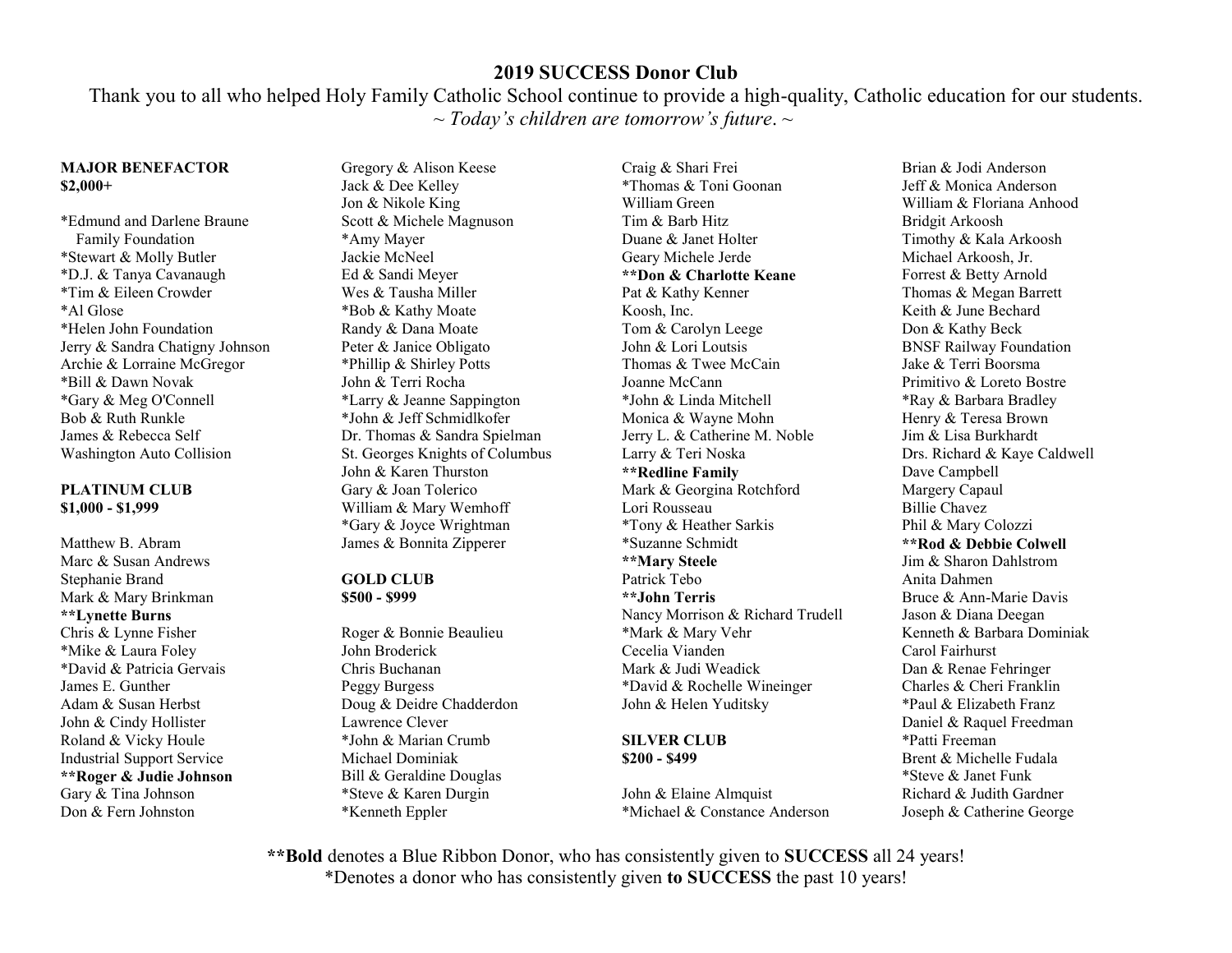Thank you to all who helped Holy Family Catholic School continue to provide a high-quality, Catholic education for our students. ~ *Today's children are tomorrow's future*. ~

Rick & Anne Glass John W. Goldsmith \*Johnny & Maura Gregg \*Carl & Kathleen Grisier Tony & Angela Grover **\*\*Dean & Cindy Haagenson**  Gary & Nancy Haler **\*\*John & Linda Hallgreen**  Paul & Mary Hander Ray & Rose Heberer Helen Hilby Dwight Hille Robert & Marilyn Hunt \*Jeri Johnson Blake Johnson Kearns Aesthetics \*Mike & Tara Keith James Kerns Cheri Kluever \*Lamb Family Mike & Alice Laughlin Patrick & Erin Lenz \*Dolores Lewis Thomas Lien **\*\*Craig & Sharon Lilyquist**  \*Virginia Loutsis Brigitte Lowe Larry & Gena Major Gary L. Martin \*Arthur & Linda Mayer Rosemary McGrath \*Terence & Laura McHugh Bruce & Connie McLeod Brian & Liza McNamee \*Cal & Corrine Meierbachtol Judy Meyer \*Wally & Laurie Meyer

\*Gary & Marjorie Mladjan \*Richard & Marilyn Moore Joan Neary Charles Nelson Jean Nelson Shannon O'Brien James O'Connell \*Joe & Andrea Partington Greg & Roberta Paulitz Bob & Katherine Phillips Doug & Pam Potter \*Gordon & Doris Ramsden Chris & Tabitha Rocha Rita Romano Bill & Kay Rountree Brian & Rachel Rupiper Shonnie Scarola **\*\*Patricia Schauer** \*Anthony & Lillian Sferra \*Ralph & Trudy Shrigley Doug & Mary Somers St. Thomas Auxiliary **\*\*Larry & Peg Stein**  Barbara Daugharty & Howard Sterner Paul & Kimberly Sutton Kathleen G. Taylor Gia Loren & Walter Terpstra Stephen & Barbara Thatcher Patricia Toenjes Patrick & Gail Tuley Kenneth Voss Patrick J. Ward \*Jerry & Georgia Willis **\*\*Wes & Theresa Woods**  Wurmlinger Family

#### **BRONZE CLUB \$1 - \$199**

Akos & Lori Ador Carlos & Dolores Aguiar Mark & Sara Aicken \*Fred & Kathy Albi James & Leanna Alcaro William Levasseur & Pamela Alexander \*Gary & Elizabeth Alkire Barry & Sophia Allen Sr. Todd & Lori Amende Joe & Marion Ament Jesse & Rachel Anderson Shane & Terra Anderson Gwynn Andrus Robert & Maureen Aoki Tyson & Kara Arrotta Christopher & Desiree Asbury Rod & Kristi Asbury Jim & Sue Austin Robert Avon Cuilia Bak Barbara Balbi Tony & Pat Ball Jim & Alicia Ballou Gary & Maria G. Barrett **\*\*Doris Bartlett**  Ron & Pam Baxter Guy & Angela Beck Jim & Whitney Beck \*Jerald & Barbara Beha Bill & Marie Bell Charles & Kelly Bell Benevity Family Blaine & Melissa Bennett Ken & Sherry Beno

JB & Dorothy Benoit \*Richard & Yvonne Benzinger Rita Bjordahl Robert & Louise Bluhm \*John & Clara Boller George Bowen Angela Boyer Lorraine Branson Charles Briggs Lee & Susan Broemmeling Phillip & Jan Broesch Susan Brooks Randy & Candi Brown Sandra Brown Patrick & Barbara Brown John & Valerie Bukowski Edwin & Gertrude Bush \*Mrs. John E. Bustamante Julia Byrd Francesca Caffarena Donald & Dorris Cameron \*Terry & Barbara Campbell Justin & Jessica Capaul Kathy Capaul \*Brandon & Cami Carlson Constance J. Carns \*Mike Carraher Albert Castillo Joe & Christie Ceballos Alessandro & Georgette Chiappe Sara Chiappe Estes Jeff & Brianna Clay Robert & Vivian Conrad Mary Conrath Carlos & Luz Contreras-Guzman Archie & Evelyn Cooper Nicole Corbeill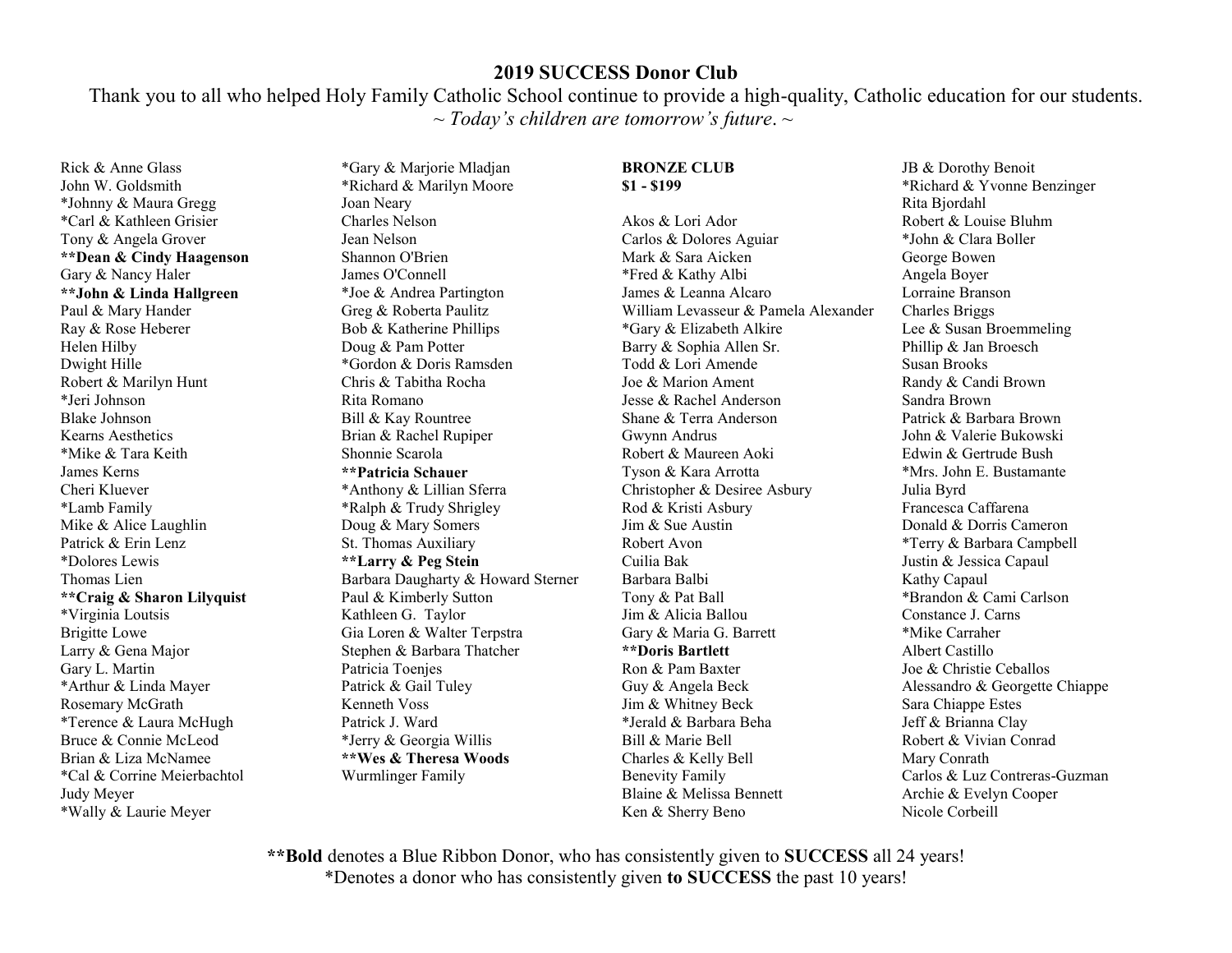Thank you to all who helped Holy Family Catholic School continue to provide a high-quality, Catholic education for our students. ~ *Today's children are tomorrow's future*. ~

\*William & Jean Corbit Joe & Joan Corege Rita Costello Julian & Kimberly Covella Micheal & Ellicia Coyne John & Lynn Cromrich Graham & Betsy Crutchfield \*Anna Curtis Robert & Marilyn Cushman Darryl & Ann Cutler Robert & Leslie Dahmen Jill Damschen Mike & Adriene Daus Chris & Lorena De La Rosa Jeni Jae DeGregorio Angie Delio Tony & Sherry Delio Bill & Carol Delyea Doug & Linda DesChamps Nick & Teresa Deuling Dolores Kelly Dietrich Jason DiGiammarco Eunice Dinning Joe & Cindy Dobson Irene Donak Joel & Cathy Donofrio Frank & Joan Dory \*Mitch & Beth Dremann Roberta Dube Richmond & Whitney Dudley **\*\*Mary Duff**  Thomas Dunnigan Terry & haron Edelblute Storma Dennis Edelbrock Michael & Kristin Edgehouse Janet Edmundson Louise Ekstrand

\*Wayne & Cindy Ellenbecker Lynda Ernst Rodrigo Espinoza Connie Farley James S. Ferrie Britt & Marjorie Fields \*Chuck & Laura Finan Marie Finley Mike & Helen Fitzsimmons Charlie & Katie Flood Johanne Flugel Michelle Focke Jack & Elizabeth Forcelledo David & JoAnne Fortier Brett & Pauline Frantz \*Ellen Franz Shermane & Larry Frei Joyce Frink Ronald & Christine Fritz Ben & Georgina Fuller John & Kathy Gabriel Edward & Susan Garred James Garron Don & Jane Gauthier Robert & Janet Gibbens Dr. John Giesen Edward & Michelle Gill Juan & Stephanie Godinez Frank & Therese Gold Stephen & Sherry Gonella \*Connie Gonyou Stan & Michele Goode Mark Goodwin Brian & April Gouveia Patricia M. Greig Christopher Guggemos Joseph & Diana Guild

Olegario & Maria Guzman Hagadone Hospitality Robert & Charlotte Hagen Arnold Hagenhout Roger & Joey Haines Ann Halbert Kevin & Jacque Haler \*Kay Hall Helo & Katy Hancock \*Charlet Hannon Kayle J. Hardman Sarah Harris \*William & Gretchen Harrison Christopher & Patricia Harrison Michael & Danell Harrison Dolores Hawkins Austen & Elizabeth Haynes Karen L. Hegbloom Fran Hendren John M. & Vickie L Henggeler Rick & Lisa Hersh Judy Herzog Gary & Margaret High John & Carolyn Hilgers Geri Hill John & Barb Hoffman John & Mary Hoffman Alysann Hohnstein \*Steve & Linda Holloway Blake & Kelsey Holloway Tom & Colleen Holmes Blaine & Kristine Horrocks Jerry & Paula Howell Thomas & Janice Inman Mike & Rachel Irish \*Catherine Jacobson Bruce & Sharon Jameson

Jan Jesberger Insurance, LLC Bernard Janoski Bernida Johnson Thomas & Janice Johnston \*Maria Joos John & Marie Kamprath William & Nancy Kasner \*Curtis & Valerie Kastens Robert & Carole Kayser Bob & Helen Keese Dee Anne Keese Christopher & Cheryl Kelley \*Sean & Cara Kendrick Eric & Jenny Kenner Tim & Dacia Kerns Chris Kieres Scott & Susan Kindler Patrick King Patrick & Kittie King Robert & Linda Kocis Ken & Dee Dee Koep Glenda Kohoutek Ondrei & Michelle Kozeluh Kathleen Krapfl Tom & Valerie Kuntz Jose & Maria Laguna Betty Landry Jan & Stella Lazarewicz Timothy & Ariana Lederhos Ms. Diane Legarski Sarah Legaspi Diane L. Legerski Guillermo & Bertha Leos Diana Letus MaryAnn Lewczak Jesse Lorhan & Kerri Lewis Burton & Dolly Lillis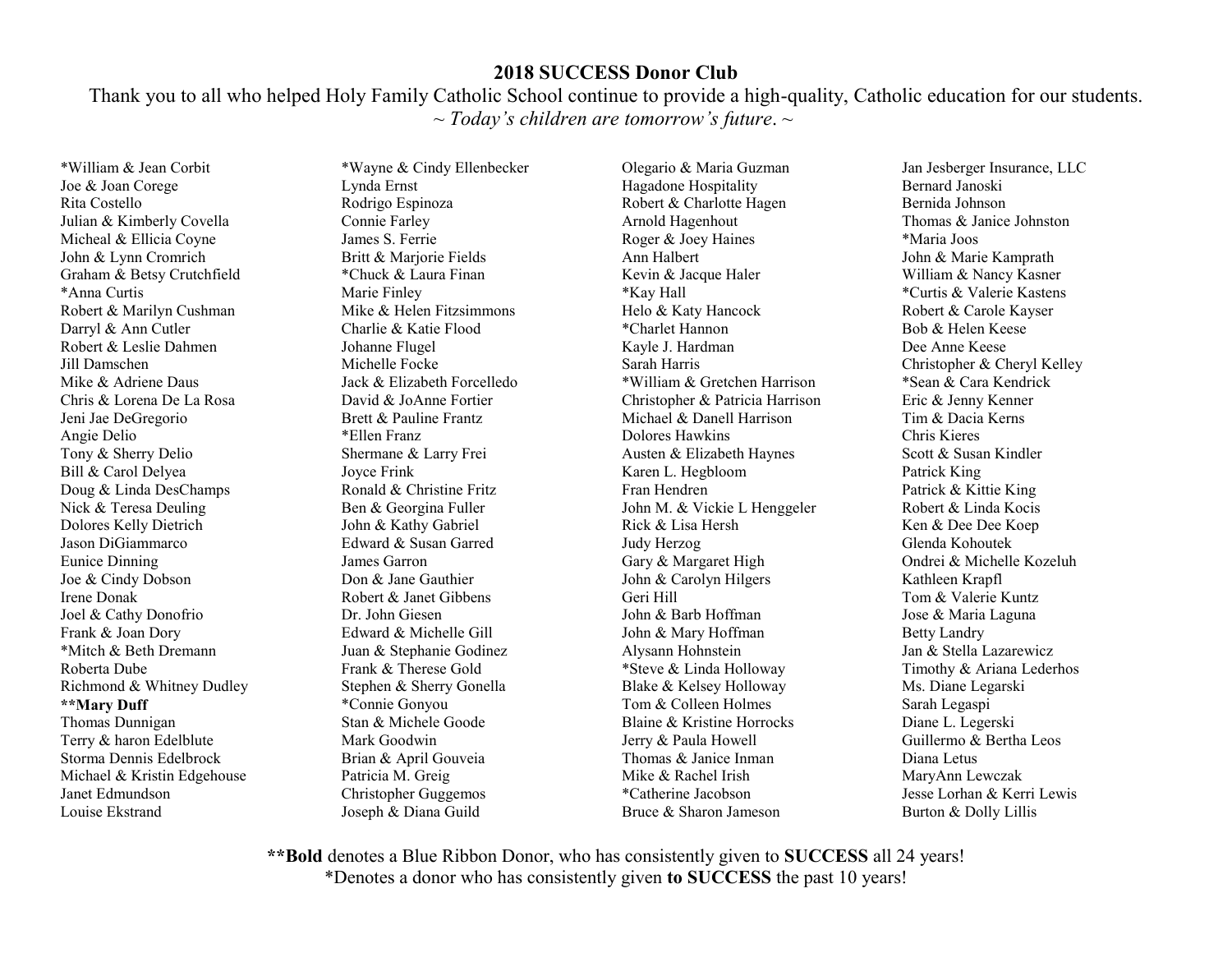Thank you to all who helped Holy Family Catholic School continue to provide a high-quality, Catholic education for our students. ~ *Today's children are tomorrow's future*. ~

Jean Linja Bonnie Loeffler Michael Lovell Terry & Dawn Mack William & Maria Maksen David & Lori Malin \*James & Julia Mangan Frank & Julie Manning Robert Martino Gloria Matye Scott & Mandy Maxwell \*Reinold May Lew & Betty McArthur \*John & Rita McBride Robert & Rosemary McDougall Patrick & Gail McGaughey \*John & Susan McGinnis Susan McKee-Nugent David & Kathy McKeown Tom & Cathy McLaughlin \*Lisa McLeod Jim & Jodi McMahon Jeff & Sandy Medved Steven Meier Micah & Laura Memmott Joe Meshishnek Sabina Milbrath \*Kenneth & Theresa Miller Charlotte Miller Justin & Samantha Minert Mark & Claudette Moeller Brian & Diane Moen **\*\*Evelyn Monie**  Roy & Diana Moore \*Eddie & Coco Moreno Christian & Heather Morgan Paul & Ashley Muehlhausen

Mulligans Bar & Grill William Mundy Wayne & Michelle Myers John & Gretchen Naccarato Cliff Naylor Ja-Nee' K. Newby Drew & Jenny Nguyen Terry & Tana Nichols \*Bob & Pam Nilges Seth & Katie Norman Terrence Northington Paul Norton Voltaire & Teresa Nunez Kevin & Jean O'Neill Michael & Victoria O'Sullivan Brian & Cari Oberholzer Tim & Amber Ochoa \*Rick & Carlene Ochoa \*Sadami Ogden \*Robert & Irene Ohmstede \*Linda Olney Leonard & Janet Olson John & Ann Palmer Robert & Jennifer Palus Judy Pangaro **\*\*Polly Parisot**  Amy Parker Keith & Valerie Peila Don & Karol Pennock Gary & Sally Perkins Teresa Poole Kevin & Jennie Potts \*James & Susan Price Terrell Pritts Joseph & Maighain Proulx Colleen Provost \*Janice Purdy

Janice Marie Quinlan Sr. Mary Rassley Ron & Cynthia Raynor \*Colleen Reese Gretchen Renning Linda G. Reynolds \*Allen Richardson **\*\*Dave & Susan Rinaldi**  Ron & Irene Robarge Kathleen Roberts Dennis & Helen Robinson \*James & Hilda Rocca William & Nancy Rodgers \*Frank & Kathleen Ross Kathyrn Routson Paul & Jan Rubero Sean & Charissa Ruggiero Adam & Christine Russell James & Staci Sanborn Roberto Santos Nancy Schaible Kenneth & Kathleen Schake Matt Schell Rick & Gayle Schock Andree Schoutens Curtis & Tara Schultz Josh & Traci Schultz \*David & Toni Schwartz Frederick & Patricia Schwarz Janet C. Sciuchetti Robert & Elaine Scott \*Vicky Seid Dann & Tammy Selle **\*\*Jeff & Janelle Sells**  Rose Marie Sells **\*\*Mrs. Ethel Sertich**  Claudya Shane

Sally Sheldon Myra Sherman \*Linda Shirley **\*\*Virginia Shriner**  \*Robert & Deborah Silva Rob & Missy Simon Kitty Sims Thomas & Kali Singleton Linda Skogen Leo & Joan Slapkauskas Vivienne Smith David & Christine Smith Brendan & Kassi Solberg Renee & Rachel Sopko Frances Soule **\*\*Dan & Valerie Soumas**  Tom & Bre Spencer William & Grace Spitz Emily Steele Becky Stein **\*\*Deacon Chris & Mary Stewart \*\*Jim & Sue Stillinger**  Margaret Strand Alexandra & Jeremy Stroud Patrick & Dianne Sullivan Bruce & Bridget Sundahl **\*\*Sherri Suppelsa**  Sharon Sweetman \*Salvator & Mary Ann Taibi Eric & Mary Taylor Nick Theisen Donald Thompson Walter & Susan Thompson John & Valerie Thomson Tom Tintinger Mark & Gina Todd Dan Todd